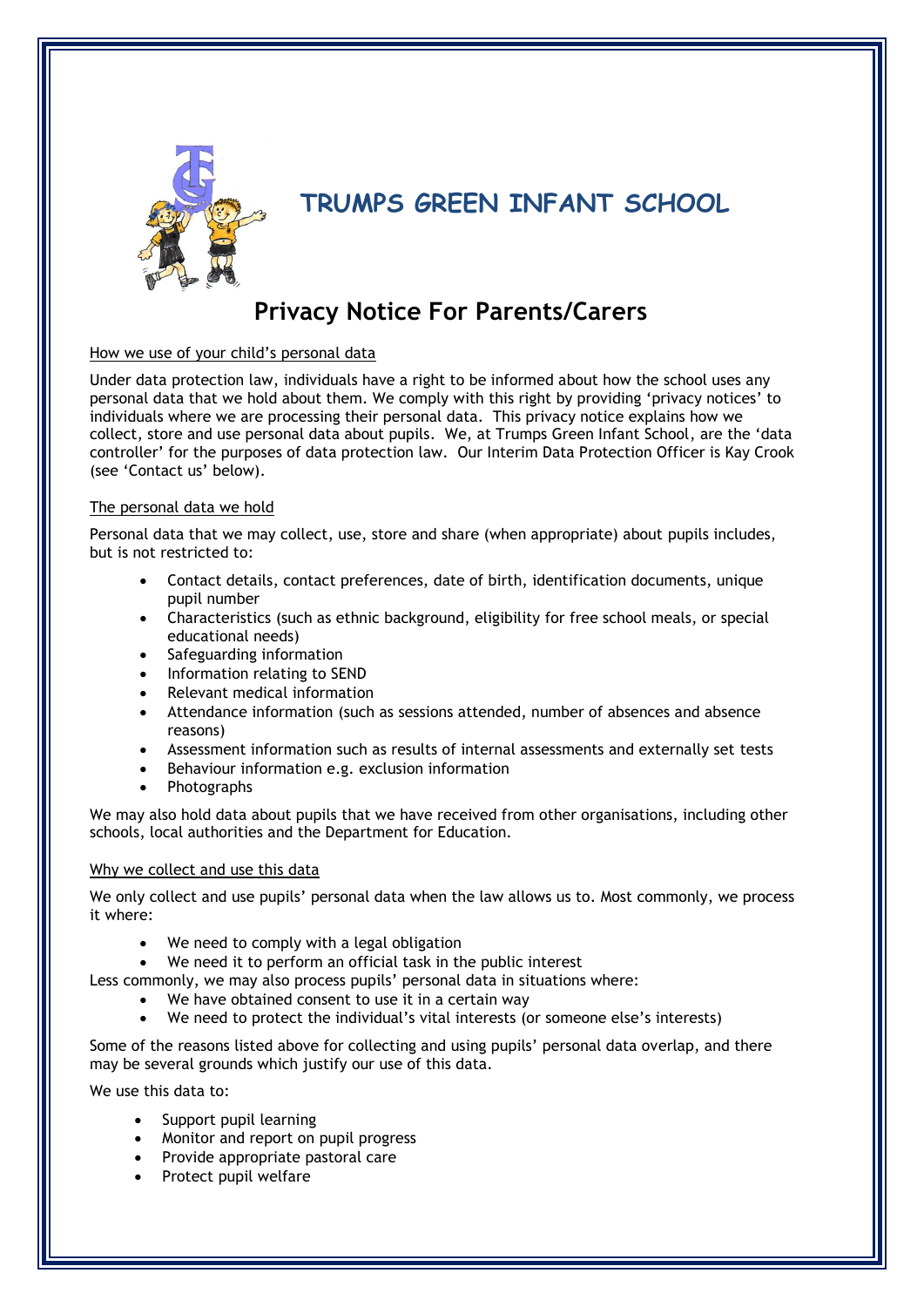- Assess the quality of our services
- Comply with the law regarding data sharing

## Collecting this information

While the majority of information we collect about pupils is mandatory, there is some information that can be provided voluntarily.

In order to comply with the General Data Protection Regulation, we will inform you whether you are required to provide certain pupil information to us or if you have a choice in this.

#### How we store this data

We hold pupil data for in line with the school's GDPR Data Protection Policy. In accordance with the GDPR the school does not store personal data indefinitely; data is only stored for as long as is necessary to complete the task for which it was originally collected.

#### Data sharing

We do not share information about pupils with any third party without consent unless the law and our policies allow us to do so.

We routinely share pupil information with:

- schools that the pupils attend after leaving us
- our local authority to meet our legal obligations, such as safeguarding concerns and exclusions
- the Department for Education (DfE) on a statutory basis. This data sharing underpins school funding and educational attainment policy and monitoring.
- NHS
- The pupil's family or representatives
- Ofsted
- Suppliers and service providers to enable them to provide the service we have contracted them for
- Financial organisations
- Professional advisers and consultants
- Police forces, courts, tribunals
- Professional bodies

## Why we share pupil information (National Pupil Database)

We are required to provide information about pupils to the Department for Education as part of statutory data collections such as the school census.

Some of this information is then stored in the [National Pupil Database](https://www.gov.uk/government/publications/national-pupil-database-user-guide-and-supporting-information) (NPD), which is owned and managed by the Department and provides evidence on school performance to inform research.

The database is held electronically so it can easily be turned into statistics. The information is securely collected from a range of sources including schools, local authorities and exam boards.

The Department for Education may share information from the NPD with other organisations which promote children's education or wellbeing in England. Such organisations must agree to strict terms and conditions about how they will use the data.

For more information, see the Department's webpage on [how it collects and shares research data.](https://www.gov.uk/data-protection-how-we-collect-and-share-research-data)

You can also [contact the Department for Education](https://www.gov.uk/contact-dfe) with any further questions about the NPD.

## Transferring data internationally

Where we transfer personal data to a country or territory outside the European Economic Area, we will do so in accordance with data protection law.